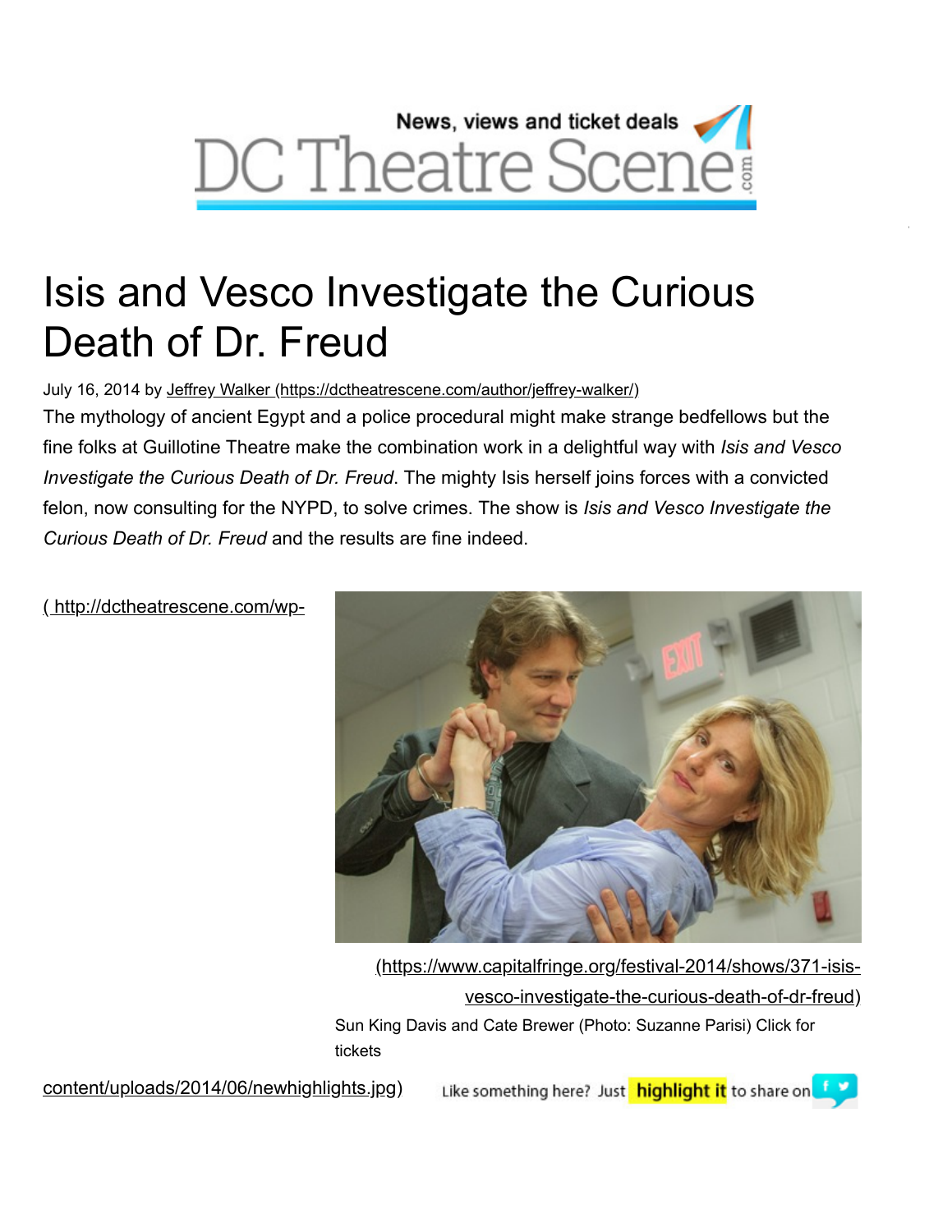Wait – how did the revered goddess of old Egypt get on the elite law enforcement agency? Very easily, according to the savvy script by Monique LaForce. Filled with references to the myths and traditions from the time of the pharaohs, LaForce gives her actors juicy verse to chew on as they bridge the gap from the classical times to modern day cop dramas. There is plenty of "Law and Order" and some good doses of "Moonlighting" and "Remington Steele" (Some of us remember those shows, I hope.) Those star-crossed pairings come in handy as the central relationship here brings together a go-getter female cop and a charming ne'er-do-well who has the hots for his partner.

Director Carl Brandt Long picked two winners as his title twosome. Cate Brewer, as Isis, effortlessly shifts from ceremonial verse with regal bearing to hard-boiled yet sexy cop. She can also rock a pair of diaphanous goddess wings. As her foil, partner, and wannabe love interest, Sun King Davis could charm the sphinx into giving up secrets. He is smooth and cool as Vesco, guilty of some felonious securities trading and now assigned to Isis as a consultant. A bit far-fetched perhaps, but the idea works. The dialogue between Brewer and Davis crackles with sexual tension, a credit to their performances and to LaForce's script.

#### **IS** Isis and Vesco Investigate the Curious Death of Dr. Freud

by Monique LaForce 75 minutes at Redrum – Fort Fringe 610 L Street NW Washington, DC 20001 [Details and tickets \(https://www.capitalfringe.org/festival-2014/shows/371-isis-vesco-investigate](https://www.capitalfringe.org/festival-2014/shows/371-isis-vesco-investigate-the-curious-death-of-dr-freud)the-curious-death-of-dr-freud)

Isis is not the only Egyptian deity to make the scene. The lord of the underworld and former husband of Isis, Osiris – personified with plenty of bravado by Paolo Santayana – steps in and out of his nether regions to add to the plot. It seems he is on an assignment for the representative of balance and the law, Maat, another refugee from Egypt, played with comic gusto by Michelle Hall-Norvell. Part of his assignment is to obtain drugs from none other than that pioneer of cocaine and psychoanalysis, Dr. Sigmund Freud. Stakes are raised, crimes are committed and investigation follows, tying up the strands and leading everyone through a web of entertaining intrigue.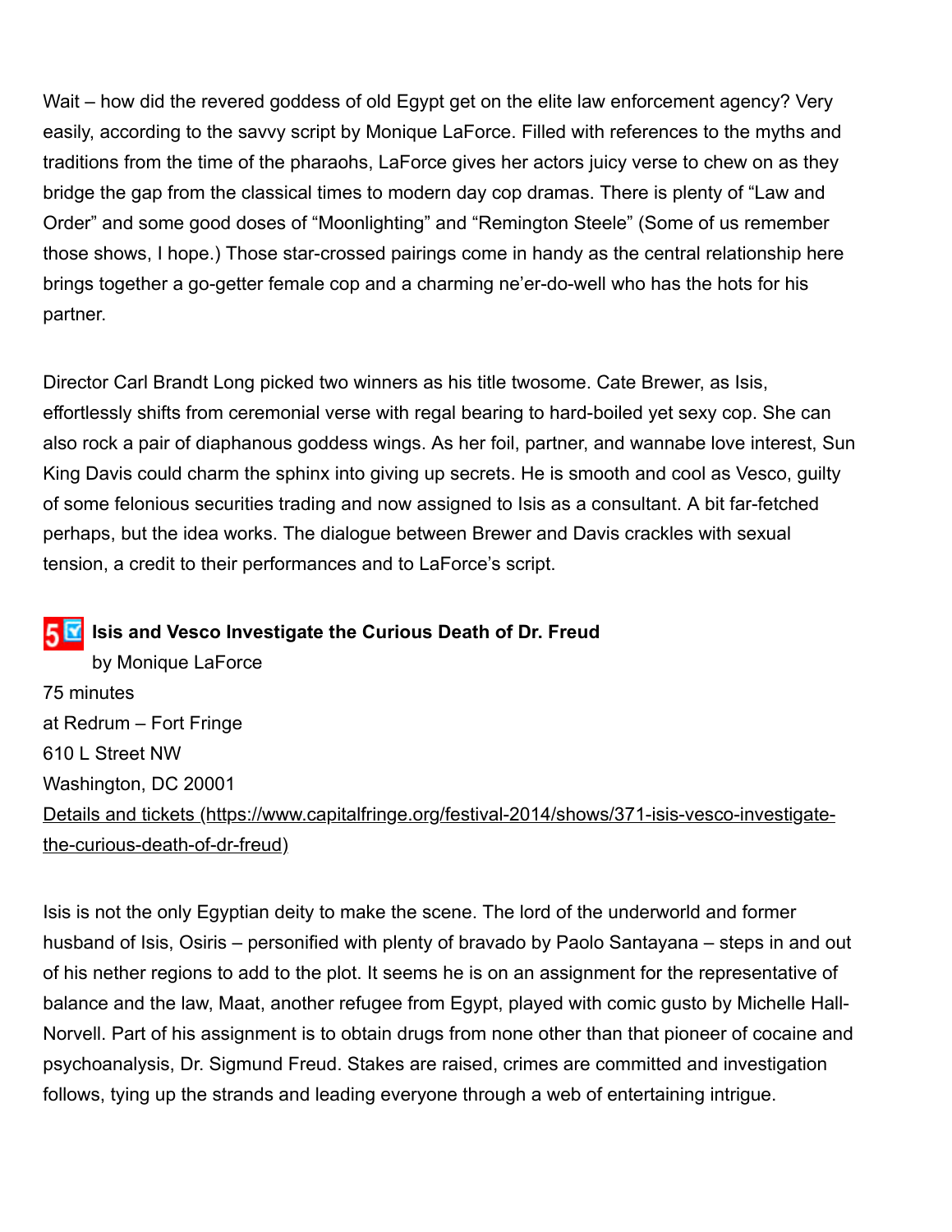As the good doctor (and in a memorable dual turn as rival Dr. Jung), Terence Aselford is a scene stealer. As he questions Osiris, Aselford and Santayana give a master class in timing and reaction, two keys to playing comedy brilliantly. Special mention must be made for the masterpiece of a costume Miranda Creason designed for Osiris, complete with royal crook and flail and that unique headdress we've all seen in Egyptian art and statuary. The flail, by the way, becomes a clue in the investigation. To say more would ruin some clever twists and turns.

Suffice it to say, *Isis and Vesco* works on several levels, as both a spoof and as a well-written and executed mystery play.

The cast is rounded out by Catharine Aselford as the de rigeur medical examiner (who has a secret!) and Katie Jeffries in three roles that showcase a delightfully zany range – a Noo Yawky receptionist, a fallen Southern belle hooker and a neutral bartender.

Long also deserves a shout out for a sound design that is jam-packed with music perfectly suited to set the scene, comment on the action and provide proper atmosphere in the run-down Redrum venue.

Hopefully, LaForce and Guillotine Theatre will consider bringing this show back for an extended run. It deserves full houses and not just at Capital Fringe.

### **[Take me to the DCTS 2014 Capital Fringe Guide](http://dctheatrescene.com/2014/06/19/2014-capital-fringe-festival/)** (http://dctheatrescene.com/2014/06/19/2014 capital-fringe-festival/)

#### **Related**

Gods, Con Men, and [Psychoanalysts Invade Fringe, a](https://dctheatrescene.com/2014/06/27/gods-con-men-psychoanalysts-invade-fringe-fringe-peek/) Fringe Peek

Monique LaForce, Women's Voices Theater Festival [\(https://dctheatrescene.com/20…](https://dctheatrescene.com/2015/09/29/monique-laforce-womens-voices-theater-festival/) Cold as Death at Capital Fringe [\(https://dctheatrescene.com/20…](https://dctheatrescene.com/2015/07/13/cold-as-death-at-capital-fringe/) as-death-at-capital-fringe/)